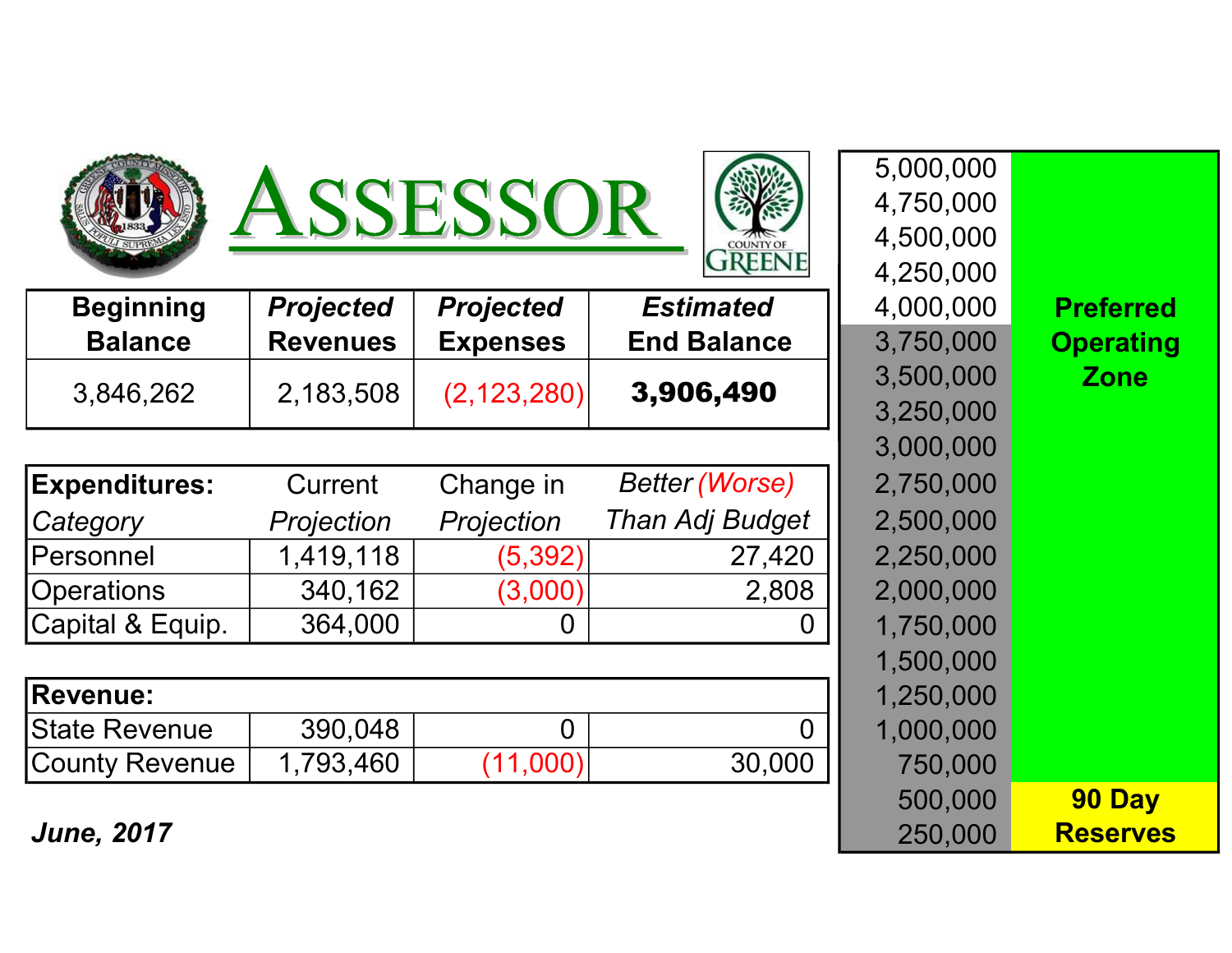





| <b>Beginning</b>     | <b>Projected</b> | <b>Projected</b> | <b>Estimated</b>      | 16,000,000 | $\mathbf{g}$          |
|----------------------|------------------|------------------|-----------------------|------------|-----------------------|
| <b>Balance</b>       | <b>Revenues</b>  | <b>Expenses</b>  | <b>End Balance</b>    | 15,000,000 | <b>Infrastructure</b> |
| 17,798,148           | 29,206,115       | (28, 793, 902)   | 18,210,361            | 14,000,000 | <b>Needs</b>          |
|                      |                  |                  |                       | 13,000,000 |                       |
|                      |                  |                  |                       | 12,000,000 |                       |
| <b>Expenditures:</b> | Current          | Change in        | <b>Better (Worse)</b> | 11,000,000 | <b>Kansas</b>         |
| Category             | Projection       | Projection       | Than Adj Budget       | 10,000,000 | <b>Project</b>        |
| Personnel            | 7,030,096        | 28,475           | 535,255               | 9,000,000  |                       |
| <b>Operations</b>    | 12,581,411       | (800, 828)       | (673, 531)            | 8,000,000  |                       |
| Capital & Infra.     | 9,182,395        | 230              | (1,039)               | 7,000,000  | 90 Day                |
|                      |                  |                  |                       |            |                       |

| <b>Revenue:</b> |                       |         |           | 5,000,000 | <b>Reserves</b> |
|-----------------|-----------------------|---------|-----------|-----------|-----------------|
| 'Total Revenue  | 115<br>29,206,<br>1 U | 258,553 | 3,634,747 | 1,000,000 |                 |

June, 2017

| 20,000,000 |                  |
|------------|------------------|
| 19,000,000 | <b>Other</b>     |
| 18,000,000 | Future           |
| 17,000,000 | <b>Capital</b>   |
| 16,000,000 | $\mathbf{g}$     |
| 15,000,000 | Infrastructure   |
| 14,000,000 | <b>Needs</b>     |
| 13,000,000 |                  |
| 12,000,000 |                  |
| 11,000,000 | <b>Kansas</b>    |
| 10,000,000 | <b>Project</b>   |
| 9,000,000  |                  |
| 8,000,000  |                  |
| 7,000,000  | 90 Day           |
| 6,000,000  | <b>Operating</b> |
| 5,000,000  | <b>Reserves</b>  |
| 4,000,000  |                  |
| 3,000,000  | <b>Minimum</b>   |
| 2,000,000  | Cash             |
| 1,000,000  | <b>Reserves</b>  |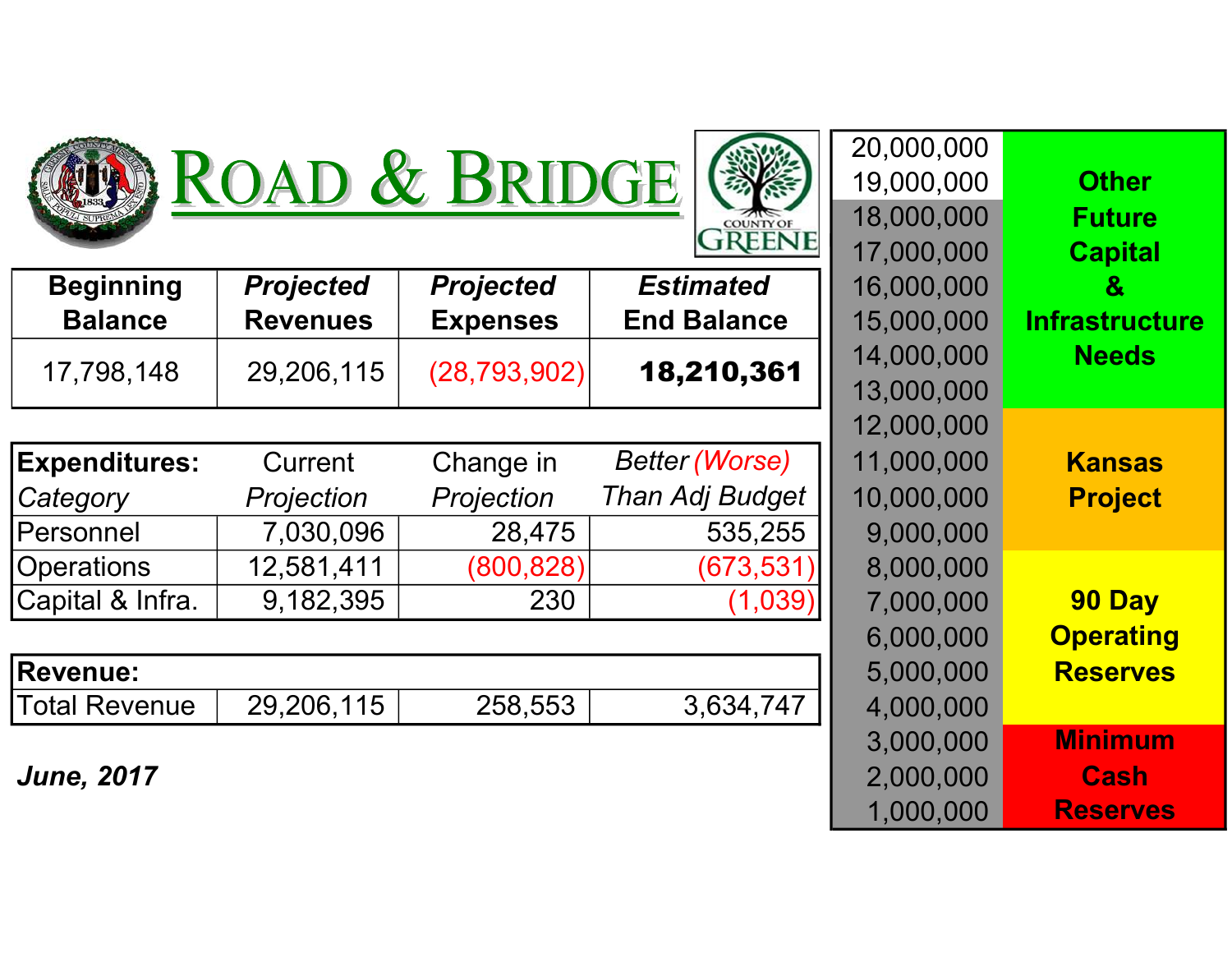| <b>GENERAL FUND</b>        |                 |                       |                       |          |
|----------------------------|-----------------|-----------------------|-----------------------|----------|
| <b>REVENUE</b>             | <b>June</b>     | Change In             | Projection            |          |
| <b>June, 2017</b>          | <b>Year End</b> | Projection            | <b>Better (Worse)</b> |          |
|                            | Projection      | <b>Better (Worse)</b> | Than Adj. Budget      |          |
| <b>Sales Tax</b>           | 13,242,000      | 155,500               | (171, 500)            | $-1.3%$  |
| <b>Property Taxes</b>      | 6,196,722       | 3,744                 | (124, 239)            | $-2.0%$  |
| <b>Other Taxes</b>         | 864,907         | O                     | (115, 593)            | $-11.8%$ |
| <b>Sheriff Fees</b>        | 6,292,861       | 76,260                | (2, 107, 620)         | $-25.1%$ |
| <b>Collector's Comm.</b>   | 3,271,630       | 6,761                 | 43,624                | 1.4%     |
| <b>Recorder Fees</b>       | 1,134,000       | 0                     | (2,500)               | $-0.2%$  |
| <b>Bldg &amp; Planning</b> | 890,700         | $\Omega$              | (44, 200)             | $-4.7%$  |
| Pub. Admin Fees            | 230,001         | $\Omega$              | (139,999              | $-37.8%$ |
| <b>Other Fees</b>          | 1,101,504       | (1,061)               | 75,148                | 7.3%     |
| Grants                     | 2,578,619       | 37,701                | 55,643                | 2.2%     |
| Interest                   | 323,782         | (11, 764)             | (218)                 | $-0.1%$  |
| Other Rev & Trfs           | 1,475,621       | O                     | (126, 927)            | $-7.9%$  |
| Finance Comm Adj           | 52,392          | (179, 694)            | 52,392                | $0.0\%$  |
| <b>Total</b>               | 37,654,739      | 87,446                | (2,605,989)           | $-6.5%$  |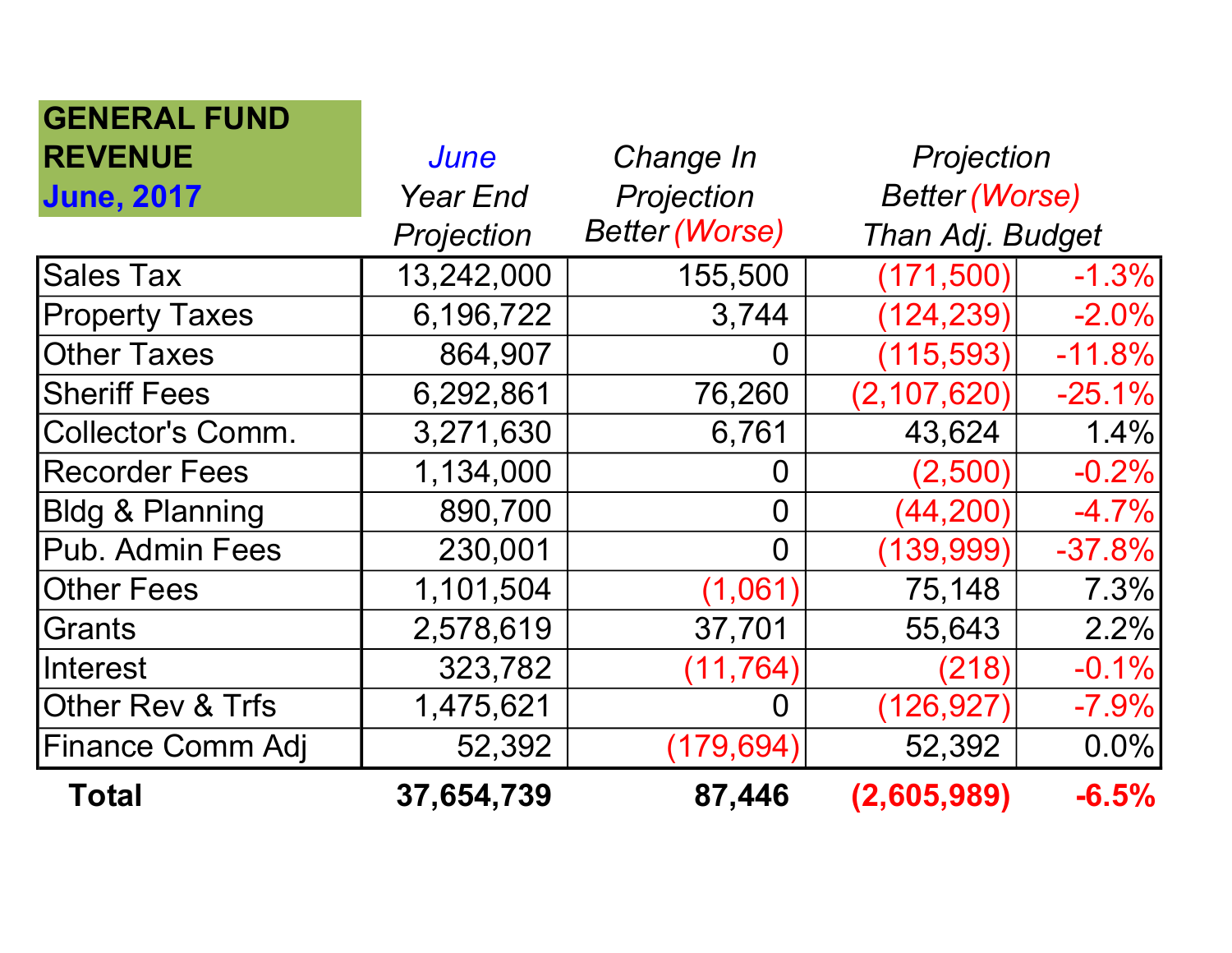## GENERAL FUND EXPENDITURES June Change June, 2017 **Year End** In Projection Projection Better (Worse) Circuit Courts & Clerk | 1,789,147 | 36,238 | 75,838 | 4.1% Juvenile 4,027,966 45,695 396,598 9.0% Prosecuting Attorney 3,876,794 9,805 37,776 1.0% Sheriff 5,571,748 0 (62,679) -1.1% Jail 8,745,728 0 (20,633) -0.2% Collector 589,589 (825) 34,707 5.6% County Clerk 176 | 708,870 | 708,870 | 50,072 | 6.6% Finance Departments | 728,804 | 16,475 | 19,103 | 2.6% Public Administrator  $\vert$  456,260  $\vert$  (112) 165 0.0% Recorder 415,929 (52) (20,052) -5.1% County Commission 447,351 (2,298) (20,576) -4.8% Human Resources 100 252,320 (1,157) 3,202 1.3% Purchasing 196,832 252 95 0.0% General Services (228,086 633 7,383 3.1%) Pre-Trial 231,178 149 882 0.4% Information Systems  $\vert$  2,141,933  $\vert$  25,433  $\vert$  148,829 6.5% Emergency Mgmt | 710,460 | 337 | 49,306 6.5% Resource Mgmt 1,574,604 (3,410) (36,708) -2.4% Building Operations (25,360) (9,402) -0.8% Vehicle Operations (1994) 454,561 42,728 68,089 13.0% Utilities 802,608 8,555 (59,608) -8.0% Non-Departmental 2,807,807 (2,535) 2,728 0.1%<br>Public Information 64,011 (195) (1,314) -2.1% Public Information  $\begin{vmatrix} 64,011 & (195) \end{vmatrix}$  (1,314) Supplement LEST 1  $\vert$  609,150 | 144,488 | 72,751 | 10.7% 0 (601,766) -29.7% 2,625,875 0 (601,766) -29.7% ص (601,766) -29.7% 238,304 (238,304) -29.7% Cox Tower Project 238,304 (238,304) (238,304) N/A Contingency 1,080,000 | 100.0% Finance Comm Adj  $\left| \right|$  134,831 (68,142) (134,831) 0.0% Projection Better (Worse) Than Budget

TOTALS 41,651,266 (11,427) 841,650 2.0%